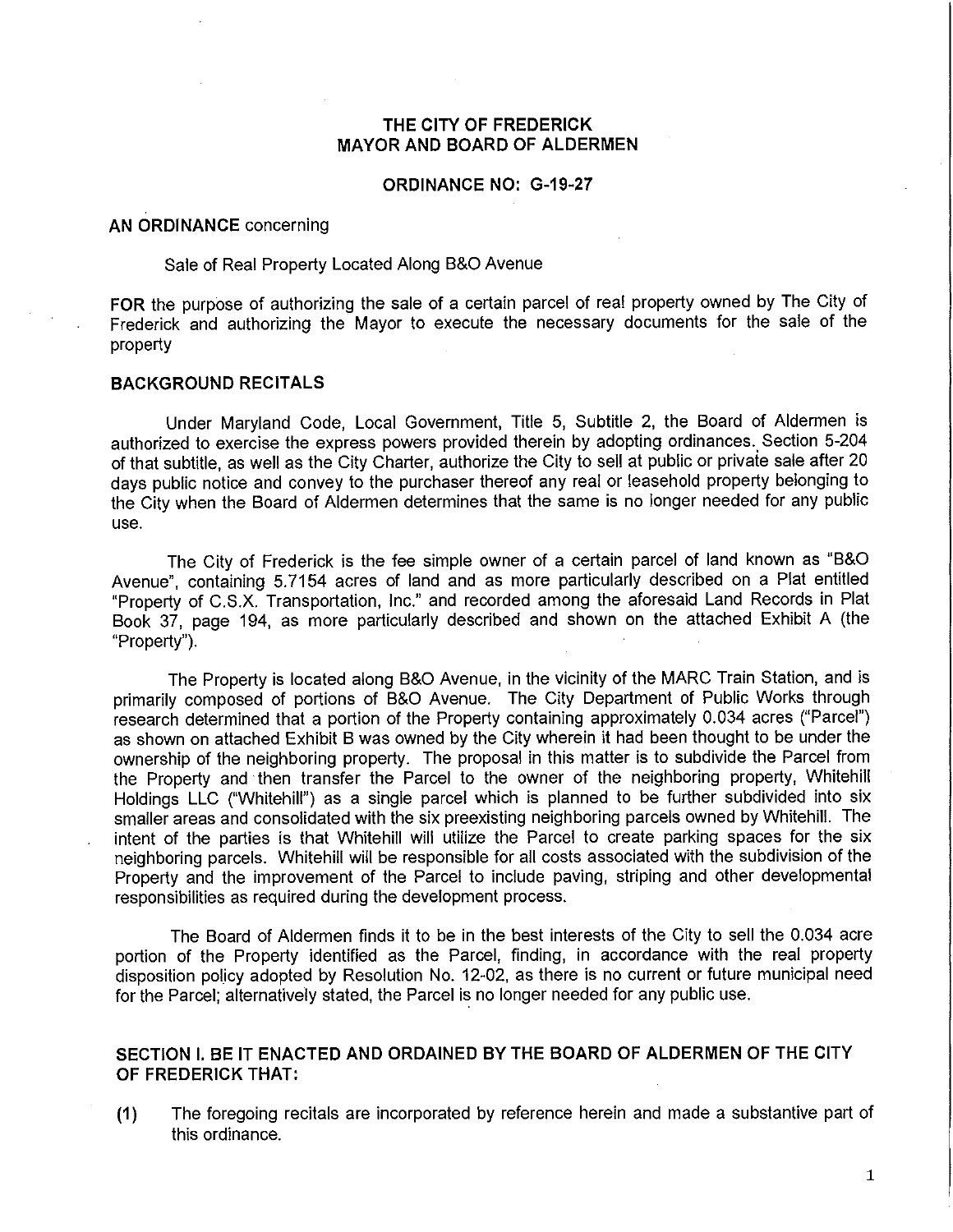- **(2)** The City of Frederick determined that the Parcel is located adjacent to a neighboring property owned by Whitehill and that neighboring property is being redeveloped for the sale of individual town home lots and the Parcel is not being utilized by the City and that the City currently desires to transfer its ownership interests in the Parcel.
- (3) In accordance with the City's property disposition policy, the Board of Aldermen has determined that the Parcel is surplus property. The Board of Aldermen hereby affirms that the Parcel is not needed for any public use and should be sold at private sale and conveyed to the purchaser thereof.
- **(4)** While public notice has been given in accordance with the disposition policy, additional public notice will be given by posting a summary of this ordinance on the City's website for a period of 20 days.
- **(5)** Upon the passage of at least 20 days following the above-referenced posting, the Mayor may execute a contract of sale, a deed and any other binding document for the private sale of the Parcel to Whitehill or another developer of the Parcel with the same intentions of development of the neighboring parcels as currently acknowledged by Whitehill for the sales price of \$1.00. The documents will contain an acknowledgment that Whitehill shall cause to be recorded among the land records for Frederick County a binding covenant or restriction that shall run with the land, confirming that the Parcel, now and in the future, shall only be used for the parking of motor vehicles. The covenant or restriction will contain a provision stating that the covenant or restriction may only be modified with the consent of the City.

**SECTION II. AND BE IT FURTHER ORDAINED BY THE MAYOR AND BOARD OF ALDERMEN OF THE CITY OF FREDERICK THAT** this ordinance shall take effect on the date it is signed by the Mayor.

**SECTION Ill. AND BE IT FURTHER ORDAINED BY THE MAYOR AND BOARD OF ALDERMEN OF THE CITY OF FREDERICK THAT** in the event of a conflict between this ordinance and any other ordinance or resolution previously adopted by The City of Frederick, this ordinance shall prevail.

**SECTION IV. AND BE IT FURTHER ORDAINED BY THE MAYOR AND BOARD OF ALDERMEN OF THE CITY OF FREDERICK THAT** in the event any provision, section, sentence, clause, or part of this ordinance shall be held to be invalid, such invalidity shall not affect or impair any remaining provision, section, sentence, clause, or part of this ordinance, it being the intent of the City that such remainder shall be and shall remain in full force and effect.

**APPROVED: September 19, 2019** 

**MICHAEL C. O'CONNOR,-Mayor** 

**Approved for Legal Sufficiency:** 

 $\zeta$ Approved for Legal Sufficiency:<br>Soundra A. Nickels *<u>ofoundre</u>* 

**PASSED: September 19, 2019** 

 $\mathbf{f} \cdot \mathbf{f} \cdot \mathbf{f} \cdot \mathbf{f} \cdot \mathbf{f} \cdot \mathbf{f} \cdot \mathbf{f} \cdot \mathbf{f} \cdot \mathbf{f} \cdot \mathbf{f} \cdot \mathbf{f} \cdot \mathbf{f} \cdot \mathbf{f} \cdot \mathbf{f} \cdot \mathbf{f} \cdot \mathbf{f} \cdot \mathbf{f} \cdot \mathbf{f} \cdot \mathbf{f} \cdot \mathbf{f} \cdot \mathbf{f} \cdot \mathbf{f} \cdot \mathbf{f} \cdot \mathbf{f} \cdot \mathbf{f} \cdot \mathbf{f} \cdot \mathbf{f} \cdot \mathbf{$  $\text{max}$  is the point of  $\text{min}$ 

**MICHAEL C. O'CONNOR, President, Board of Aldermen**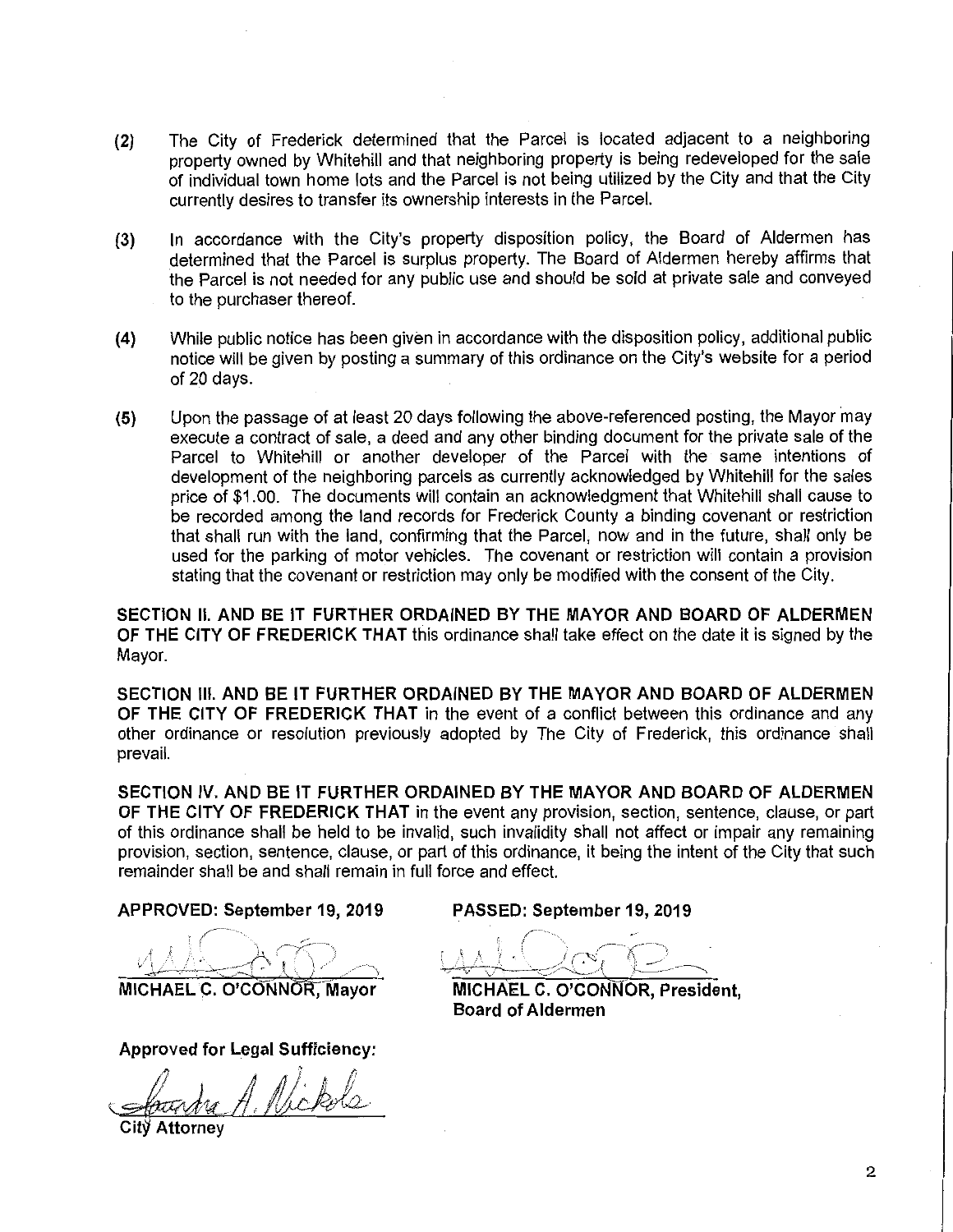

ne e specializa a considerar a característica de exploración de construirse a considera

1984 - Chair, 1982 Dan essays (1983), 1983 - 1984 Capital Š.  $\mathbf{a}_t$ caster Cost (pureasing the Caster St.

 $\sim$  . The continuing comparison is a second continuing to the continuing of the continuing of the continuing  $\sim$ 

and the contract of the company of

and a member of completion

 $\sim$ 

 $\mathbf{r}$